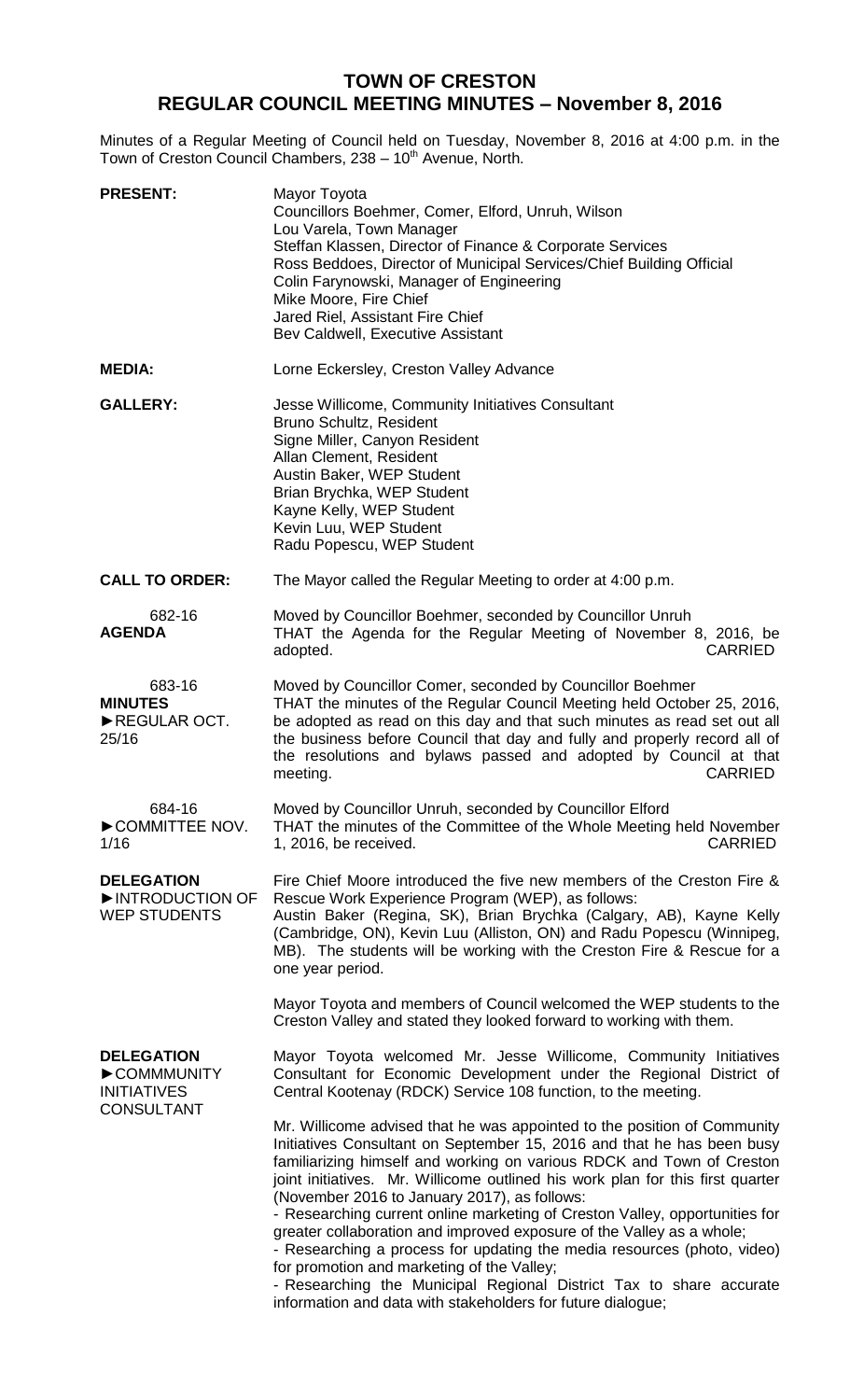- Staff support for the planning of the Santa Clause Parade; and - Ongoing review of the now outdated Creston Valley Tourism Plan – 2007-2012, with Kootenay Rockies Tourism and the Ministry of Jobs, Tourism and Skills Training.

Mayor Toyota thanked Mr. Willicome for his presentation and congratulated him on his appointment.

**COUNCIL COMMITTEE** 685-16 ►NOV. 1/16 MTG RECOMMENDATIONS ►BIKE PARK Moved by Councillor Comer, seconded by Councillor Boehmer THAT Council Committee Recommendations No. 1 to 6, from the November 1, 2016 Regular Committee of the Whole Meeting, be adopted as follows: **RECOMMENDATION NO. 1:** THAT the verbal report by the Community, Policy and Research Coordinator, being an update on the redesign of the Creston Bike Park, be received.

#### ►2017 BUDGET CALENDAR **RECOMMENDATION NO. 2:** THAT the 2017 Budgeting/taxation process proposed by the Director of Finance and Corporate Services, be approved in principle.

#### ►2017 DRAFT CORE **RECOMMENDATION NO. 3:**

BUDGET PREPARATION THAT Ltr #700 from the Director of Finance and Corporate Services, regarding direction to staff for the 2017 draft core budget preparation process, be received; AND FURTHER, THAT staff is directed to work towards no more than a three percent increase when drafting the 2017 core budget for the Town of Creston, subject to change based on subsequent Council direction.

## ►AIRPORT LANDS **RECOMMENDATION NO. 4:**

THAT staff provide Council with costs to prepare a business case with respect to the option of incorporating airport lands into the Town boundaries (satellite boundary expansion), taking into consideration servicing requirements and economic options for that area.

#### **RECOMMENDATION NO. 5:**

THAT staff bring forward a report to Council on the costs relating to the engineering, design and construction of the Schikurski Pump Station upgrade/expansion, and the proposed Market Park.

#### **RECOMMENDATION NO. 6:**

THAT staff amend the 2015 – 2017 Corporate Strategic Plan as per Council's direction, and bring forward to Council for approval. CARRIED

686-16 ►DEMENTIA SUPPORT PROJECT FUNDING (UBCM)

►CORPORATE STRATEGIC PLAN

►SCHIKURSKI PUMP HOUSE & MARKET

PARK

Moved by Councillor Elford, seconded by Councillor Unruh THAT Ltr #713 from the Union of BC Municipalities, regarding the 2017 Age-friendly Communities Grant Program, be received; AND FURTHER, THAT Council authorizes staff to submit an application to the Union of BC Municipalities, for funding under the 2017 Age-friendly Communities Grant Program for a 'Dementia Support' project. CARRIED

687-16 ►SCHIKURSKI PARK PUMPING STATION GRANT APPLIC. Rescinded Nov. 22/16 Res. #704-16

Moved by Councillor Comer, seconded by Councillor Boehmer THAT Ltr #709 from the Ministry of Community, Sport and Cultural Development, regarding the Clean Water and Wastewater Fund, be received; AND FURTHER, THAT staff is authorized to submit an application to the Ministry of Community, Sport and Cultural Development, for funding assistance for the Schikurski Pump Station Upgrade project, under the Clean Water and Wastewater Fund. CARRIED

## **BYLAWS**

688-16 ►BYLAW 1846  $(1^{ST}$  &  $2^{ND}$  RDGS)

689-16 ►BYLAW 1846  $(3^{RD}$  RDG)

690-16 ►STRATEGIC PRIORITIES CHART Moved by Councillor Boehmer, seconded by Councillor Unruh THAT West Kootenay Inter-Community Business Licence Bylaw No. 1846, 2016, be read a first time by title, second time by content. CARRIED

Moved by Councillor Boehmer, seconded by Councillor Comer THAT West Kootenay Inter-Community Business Licence Bylaw No. 1846, 2016, be read a third time. CARRIED

Moved by Councillor Boehmer, seconded by Councillor Comer THAT the Strategic Priorities Chart, as presented, be received.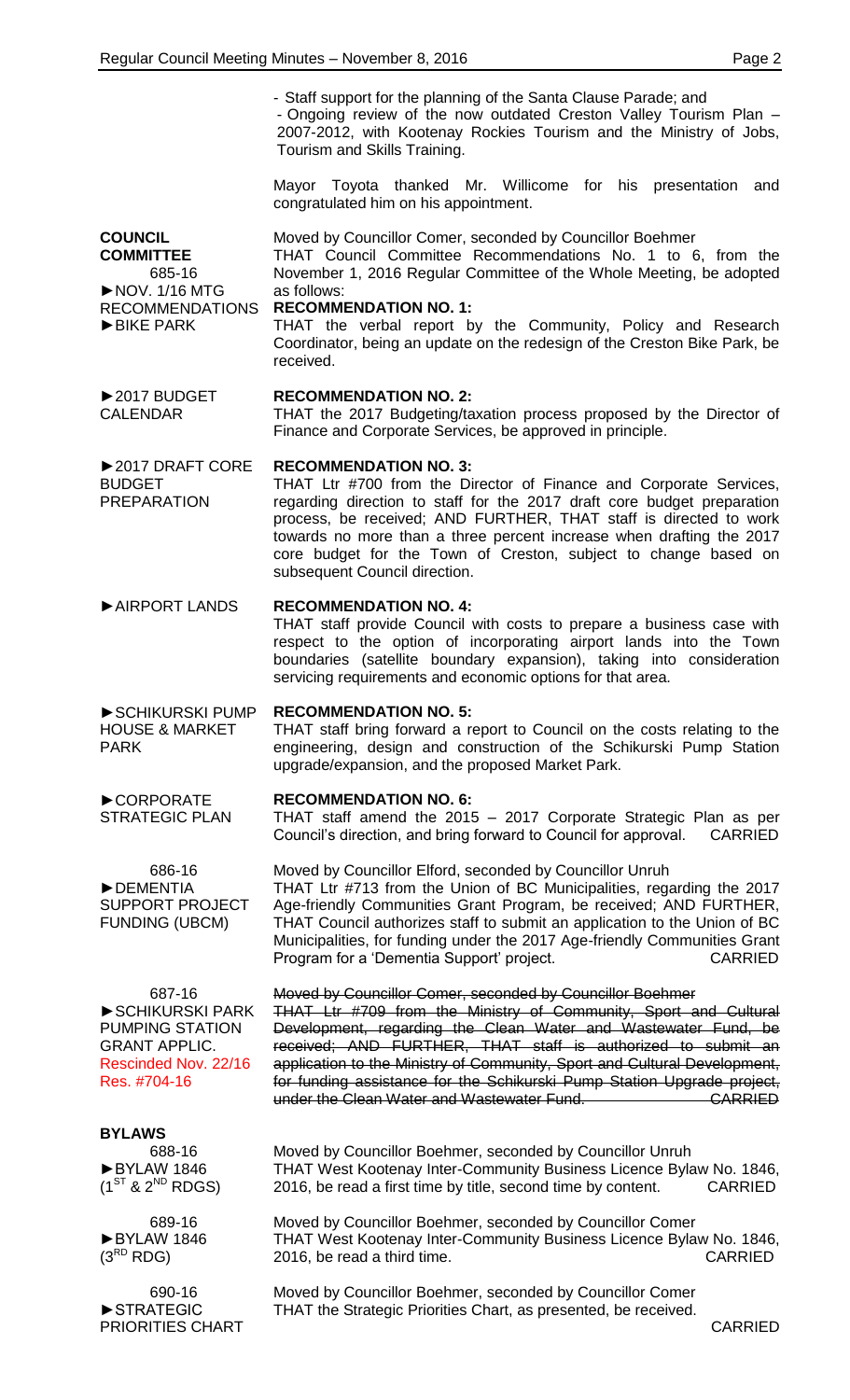| 691-16<br>FOLLOW UP<br><b>ACTION LIST</b>                               | Moved by Councillor Comer, seconded by Councillor Boehmer<br>THAT the Regular Council Meeting Follow-Up Action List, as of October<br>25, 2016, be received.<br><b>CARRIED</b>                                                                                                                                                                                                                                                                                                           |
|-------------------------------------------------------------------------|------------------------------------------------------------------------------------------------------------------------------------------------------------------------------------------------------------------------------------------------------------------------------------------------------------------------------------------------------------------------------------------------------------------------------------------------------------------------------------------|
| <b>NEW BUSINESS</b><br>692-16<br>CHIEF ELECTED<br><b>OFFICIAL FORUM</b> | Moved by Councillor Boehmer, seconded by Councillor Elford<br>THAT Ltr #716 from the Local Government Leadership Academy,<br>regarding the 6 <sup>th</sup> Annual Chief Elected Official Forum, be received; AND<br>FURTHER, THAT Mayor Toyota is authorized to attend the 6 <sup>th</sup> Annual<br>Chief Elected Official Forum, hosted by the Local Government Leadership<br>Academy, in Richmond, BC on December 6 & 7, 2016, with expenses paid<br>as per Policy.<br><b>CARRIED</b> |
| 693-16<br>FINANCIAL<br><b>UPDATE – TOWN OF</b><br><b>CRESTON</b>        | Moved by Councillor Unruh, seconded by Councillor Comer<br>THAT Ltr #719 from the Director of Finance and Corporate Services,<br>regarding a financial update as of October 31, 2016 with respect to the<br>year to date operations for the Town of Creston, be received.<br><b>CARRIED</b>                                                                                                                                                                                              |
| 694-16<br>MOBILE JUICER                                                 | Moved by Councillor Boehmer, seconded by Councillor Elford<br>THAT staff research, and report back to Council on, financial options within<br>the 2016 budget that would accommodate a \$10,000.00 contribution by<br>the Town of Creston to the Fields Forward mobile juicer initiative.<br><b>CARRIED</b>                                                                                                                                                                              |
| 695-16<br>CANCEL NOV. 15<br><b>COTW MEETING</b>                         | Moved by Councillor Boehmer, seconded by Councillor Comer<br>THAT the Committee of the Whole meeting scheduled for November 15,<br>2016 be cancelled.<br><b>CARRIED</b>                                                                                                                                                                                                                                                                                                                  |
| <b>REPORTS OF REPS.</b><br>CLR BOEHMER                                  | Councillor Boehmer reported on his attendance at a Creston and District<br>Investment Co-op meeting and writing a Council article for the Creston<br>Valley Advance.                                                                                                                                                                                                                                                                                                                     |
| CLR COMER                                                               | Councillor Comer had nothing to report at this time.                                                                                                                                                                                                                                                                                                                                                                                                                                     |
| CLR ELFORD                                                              | Councillor Elford reported on his attendance at an RDCK Resource<br>Recovery Committee meeting, a Creston Valley Forest Corp. meeting, a<br>School District No. 7 (Kootenay Lake) meeting, an Interior Health Board<br>meeting, the Halloween event at the Fire Hall and the Thunder Cat Family<br>Brunch.                                                                                                                                                                               |
| CLR UNRUH                                                               | Councillor Unruh reported on her attendance at a Library Board meeting, a<br>School District No. 8 (Kootenay Lake) meeting, a Creston Valley Health<br>Working Group meeting, a Kootenay East Regional Hospital District<br>meeting, a Creston Valley Blossom Festival meeting, an Interior Health<br>Board meeting, and the Halloween event at the Fire Hall.                                                                                                                           |
| CLR WILSON                                                              | Councillor Wilson reported on her attendance at a Creston Valley Blossom<br>Festival meeting and an Interior Health Board meeting.                                                                                                                                                                                                                                                                                                                                                       |
| MAYOR TOYOTA                                                            | Mayor Toyota reported on his attendance at a Ministry of Transportation<br>and Infrastructure meeting, a Creston Valley Regional Airport Society<br>meeting, a Fire Hall Schematic Design meeting, a School District No. 8<br>(Kootenay Lake) meeting, a UBCM Local Government Contract<br>Management Committee meeting, the Thunder Cat Family Brunch, the<br>Halloween event at the Fire Hall and the Creston Valley Fall Fair dinner.                                                 |
| STAFF REPORTS                                                           | Members of staff provided verbal reports on key issues and projects<br>currently being addressed by the various Departments.                                                                                                                                                                                                                                                                                                                                                             |
| 696-16<br>RECEIVE<br><b>REPORTS</b>                                     | Moved by Councillor Elford, seconded by Councillor Boehmer<br>THAT the verbal Reports of Council and staff members, be received.<br><b>CARRIED</b>                                                                                                                                                                                                                                                                                                                                       |
| <b>GIVING OF NOTICES</b>                                                | COTW - December 6, 2016<br>COUNCIL $-2^{nd}$ & 4 <sup>th</sup> Tuesdays of each month (Nov. 22, Dec. 13, 2016)<br>December 3 - Santa Parade                                                                                                                                                                                                                                                                                                                                              |
| <b>QUESTION PERIOD</b>                                                  | There were no questions from members of the Gallery.                                                                                                                                                                                                                                                                                                                                                                                                                                     |